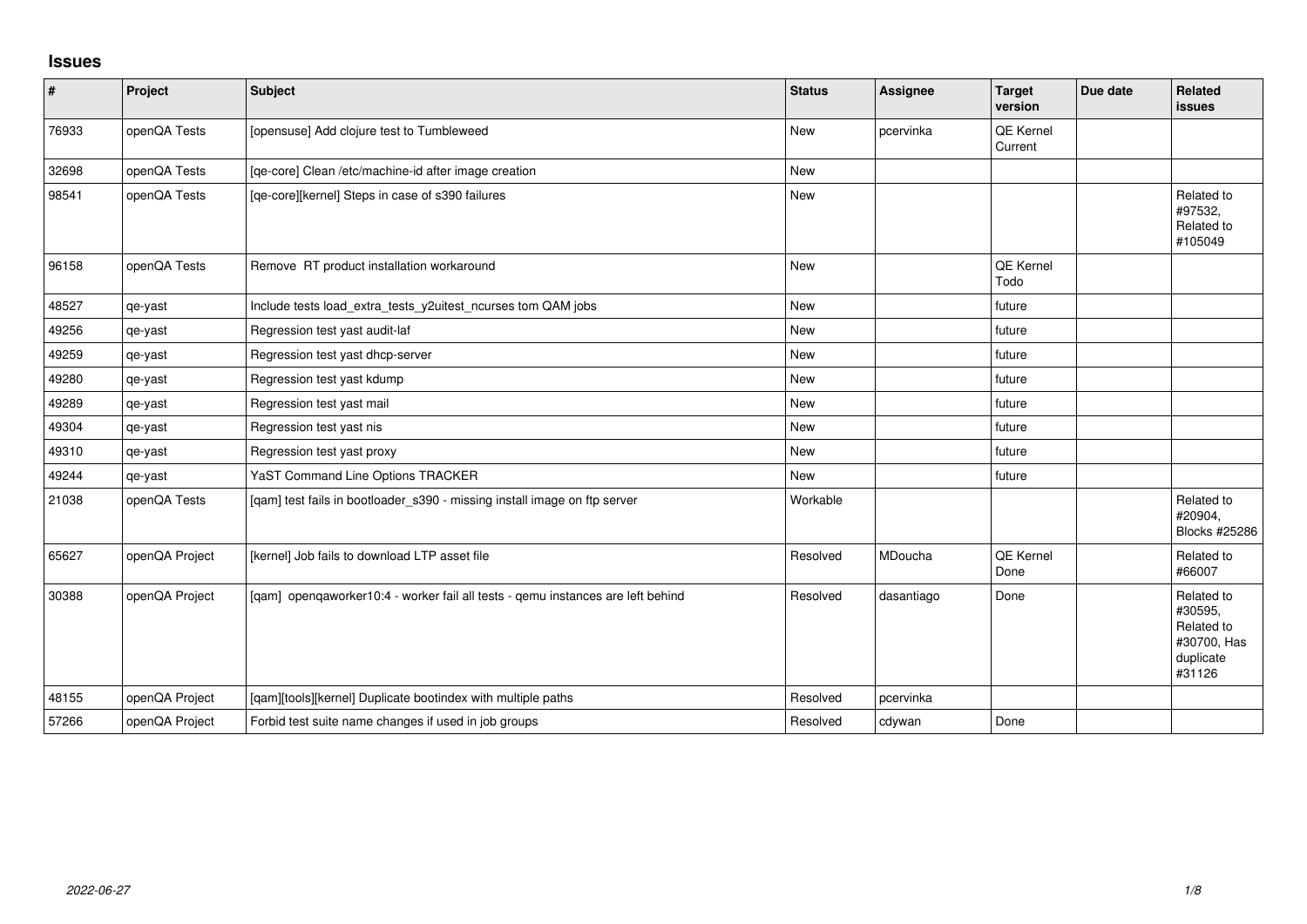| $\vert$ # | Project      | <b>Subject</b>                                                                               | <b>Status</b> | Assignee       | <b>Target</b><br>version | Due date   | Related<br><b>issues</b>                                                                                                                          |
|-----------|--------------|----------------------------------------------------------------------------------------------|---------------|----------------|--------------------------|------------|---------------------------------------------------------------------------------------------------------------------------------------------------|
| 38387     | openQA Tests | [functional][u][sporadic][medium] test fails in gnucash - window is not closed               | Resolved      | SLindoMansilla | Milestone 18             | 2018-08-28 | Related to<br>#38057,<br>Related to<br>#38114,<br>Related to<br>#38702,<br>Related to<br>#39131.<br>Related to<br>#40172,<br>Related to<br>#40319 |
| 32431     | openQA Tests | [hpc] Missing gnome aarch64 image for ganglia                                                | Resolved      |                |                          |            |                                                                                                                                                   |
| 57224     | openQA Tests | [kernel] - test fails in kdump_and_crash - pasword is not entered before grub                | Resolved      | pcervinka      | QE Kernel<br>Done        |            |                                                                                                                                                   |
| 50243     | openQA Tests | [kernel] - test fails in trinity - test is not designed to be run on ooo                     | Resolved      | pvorel         | QE Kernel<br>Done        |            | Related to<br>#50525                                                                                                                              |
| 39887     | openQA Tests | [kernel] [sle] [network] test fails in before_test - network failure                         | Resolved      | pcervinka      | Done                     |            |                                                                                                                                                   |
| 66188     | openQA Tests | [kernel] test fails in boot_ltp - increase timeout                                           | Resolved      | pcervinka      | QE Kernel<br>Done        |            |                                                                                                                                                   |
| 60746     | openQA Tests | [kernel] test fails in boot_to_desktop - increase timeout after password                     | Resolved      | pcervinka      | QE Kernel<br>Done        |            |                                                                                                                                                   |
| 65067     | openQA Tests | [kernel] test fails in clone301                                                              | Resolved      | metan          | QE Kernel<br>Done        |            |                                                                                                                                                   |
| 60818     | openQA Tests | [kernel] test fails in kdump and crash - password prompt is not catched                      | Resolved      | pcervinka      | QE Kernel<br>Done        |            |                                                                                                                                                   |
| 60326     | openQA Tests | [kernel] test fails in multipath - update schedule                                           | Resolved      | pcervinka      | QE Kernel<br>Done        |            |                                                                                                                                                   |
| 56615     | openQA Tests | [kernel] test fails in tuned - error message for perf_bias failure is different on SLE15-SP1 | Resolved      | pcervinka      | QE Kernel<br>Done        |            |                                                                                                                                                   |
| 60083     | openQA Tests | [kernel][functional] - test fails in boot_to_desktop - password is not entered               | Resolved      | pcervinka      | QE Kernel<br>Done        |            |                                                                                                                                                   |
| 57329     | openQA Tests | [kernel][functional] PowerVM console is not active all the time                              | Resolved      | pcervinka      | QE Kernel<br>Done        |            | Related to<br>#54617.<br>Related to<br>#58220,<br>Related to<br>#14626, Has<br>duplicate<br>#62819                                                |
| 66203     | openQA Tests | [kernel][ltp] test fails in ioctl_loop05 - LOOP_SET_DIRECT_IO succeeded unexpectedly         | Resolved      |                | QE Kernel<br>Done        |            |                                                                                                                                                   |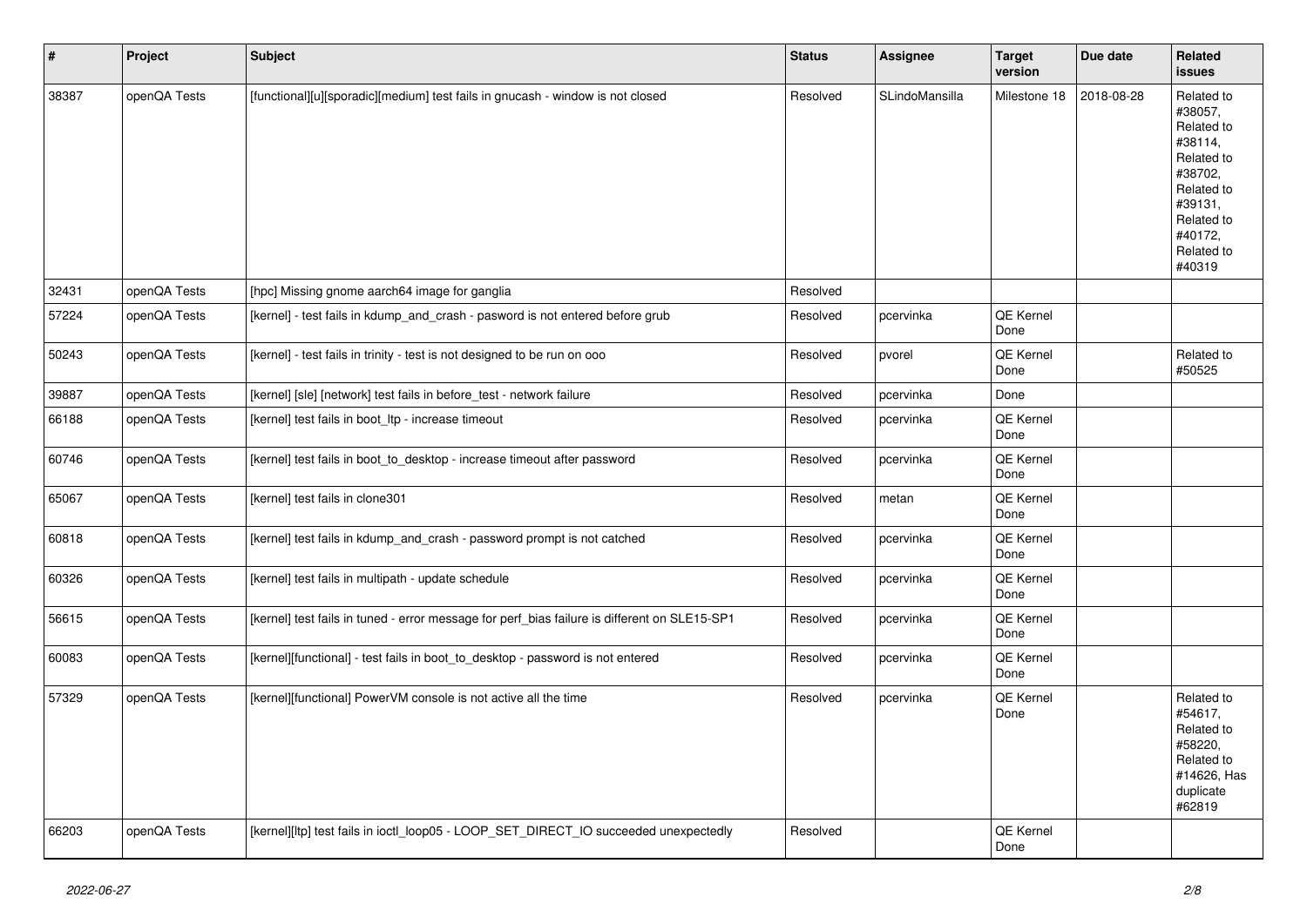| $\sharp$ | Project      | <b>Subject</b>                                                                                            | <b>Status</b> | Assignee     | <b>Target</b><br>version | Due date | Related<br>issues    |
|----------|--------------|-----------------------------------------------------------------------------------------------------------|---------------|--------------|--------------------------|----------|----------------------|
| 63943    | openQA Tests | [kernel][ltp] test fails in pkey01 - Setup hugepages before test execution                                | Resolved      | pcervinka    | QE Kernel<br>Done        |          | Related to<br>#63610 |
| 63610    | openQA Tests | [kernel][ltp][spvm] - test fails in pkey01 on spvm                                                        | Resolved      | pcervinka    | QE Kernel<br>Done        |          | Related to<br>#63943 |
| 64030    | openQA Tests | [kernel][ltp]spvm] test fails in boot_ltp - Not finished boot                                             | Resolved      | pcervinka    | QE Kernel<br>Done        |          |                      |
| 73099    | openQA Tests | [kernel][powervm] Test fails in install_klp_product - console is not switched                             | Resolved      | pcervinka    | QE Kernel<br>Done        |          |                      |
| 60182    | openQA Tests | [kernel][spvm] test fails in lvm_no_separate_home - update needles                                        | Resolved      | pcervinka    | QE Kernel<br>Done        |          |                      |
| 59954    | openQA Tests | [kernel][spvm] test fails in qa_test_klp - git should be git-core                                         | Resolved      | pcervinka    | QE Kernel<br>Done        |          |                      |
| 59226    | openQA Tests | [kernel]ltp][spvm][sporadic] test fails in boot_ltp - cat /tmp/ver_linux_before.txt timeout               | Resolved      | pcervinka    | QE Kernel<br>Done        |          | Related to<br>#59190 |
| 40181    | openQA Tests | [network] test fails in before_test - wicked basic test fails on 15SP1                                    | Resolved      | pcervinka    | Done                     |          |                      |
| 32716    | openQA Tests | [ga]test fails in shutdown                                                                                | Resolved      | pcervinka    |                          |          |                      |
| 20904    | openQA Tests | [qam] - test fails in bootloader_s390 - ftp is missing install medium                                     | Resolved      | mgriessmeier |                          |          | Related to<br>#21038 |
| 32434    | openQA Tests | [qam] - test fails in sle2docker - docker test suites don't clean images properly                         | Resolved      | pgeorgiadis  |                          |          |                      |
| 37925    | openQA Tests | [QAM] [SLE 15] Make SLE-HPC product installation compatible with QAM update flow                          | Resolved      | pcervinka    | Done                     |          |                      |
| 37928    | openQA Tests | [QAM] [SLE 15] Migrate Itp tests in Updates to new runner                                                 | Resolved      | osukup       |                          |          |                      |
| 38066    | openQA Tests | [qam] [sle] [functional] test fails in application_starts_on_login - failure after check_screen<br>change | Resolved      | okurz        |                          |          |                      |
| 38069    | openQA Tests | [qam] [sle] [functional] test fails in pidgin_IRC - failure after check_screen change                     | Resolved      | okurz        |                          |          |                      |
| 38129    | openQA Tests | [qam] [sle15] test fails in userspace_apparmor - suite qa_test_apparmor not updated for sle15             | Resolved      |              |                          |          | Related to<br>#43982 |
| 38135    | openQA Tests | [qam] [sle15] test fails in userspace_bind - qa_test_bind is not updated for SLE15                        | Resolved      | pcervinka    | Done                     |          |                      |
| 38138    | openQA Tests | [qam] [sle15] test fails in userspace_coreutils - qa_test_coreutils not properly updated for sle15        | Resolved      |              |                          |          |                      |
| 20696    | openQA Tests | [qam] Make evolution_prepare_servers compatibile with openSUSE                                            | Resolved      | pcervinka    |                          |          | Related to<br>#19320 |
| 30219    | openQA Tests | [qam] openqaworker3:8 - DIE can't open qmp                                                                | Resolved      |              |                          |          |                      |
| 20760    | openQA Tests | [gam] SLE12-SP3 test fails in add update test repo                                                        | Resolved      | dasantiago   |                          |          |                      |
| 20756    | openQA Tests | [qam] SLE12-SP3 test fails in scc_registration                                                            | Resolved      |              |                          |          |                      |
| 20804    | openQA Tests | [qam] SLE12-SP3 test fails in system_role - incorrect content of variable MAINT_TEST_REPO                 | Resolved      | osukup       |                          |          |                      |
| 20758    | openQA Tests | [qam] SLE12-SP3 test fails in welcome                                                                     | Resolved      |              |                          |          |                      |
| 27506    | openQA Tests | [qam] test fails in 1_shim_suite - missing repository on dist                                             | Resolved      | thehejik     |                          |          |                      |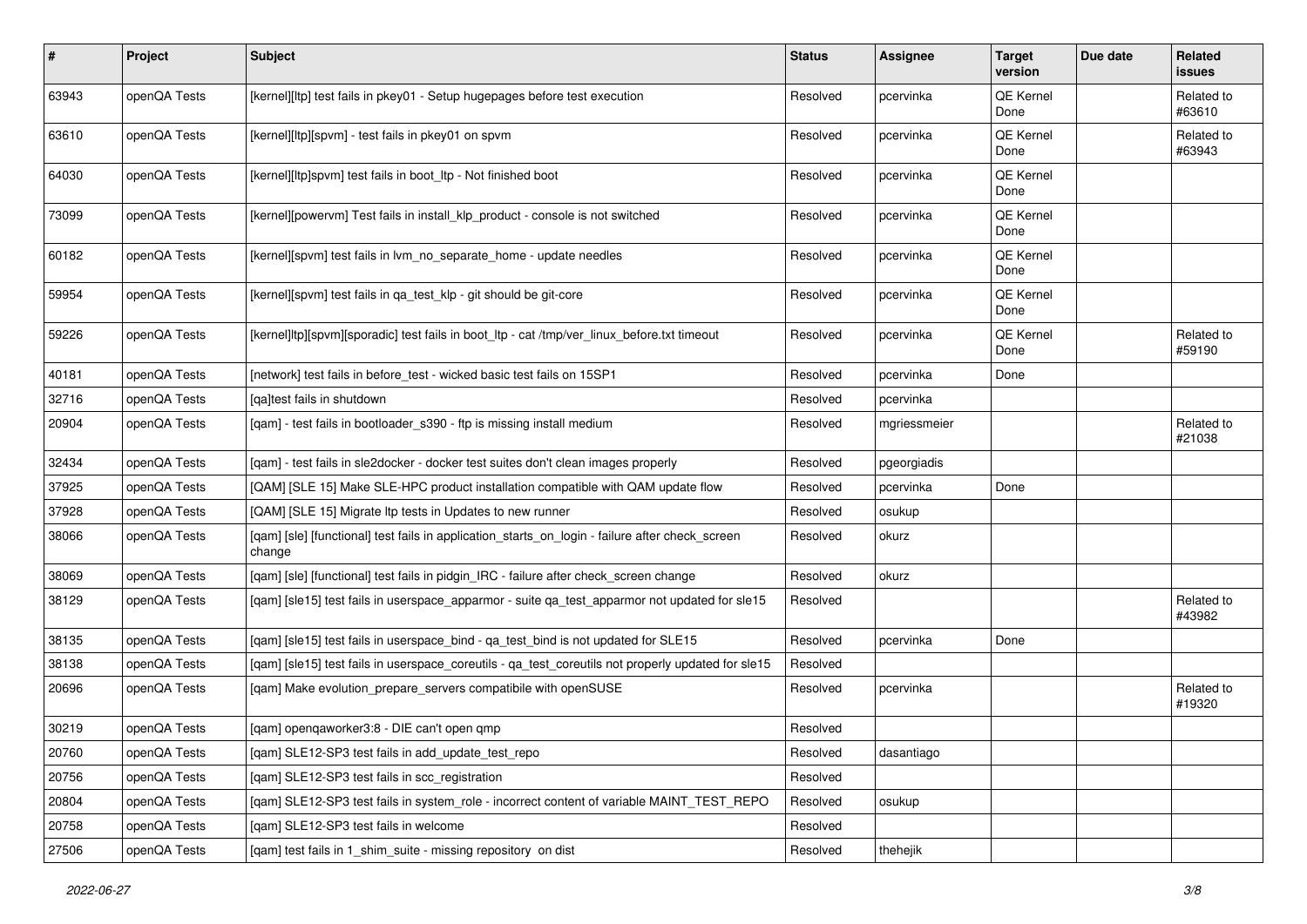| $\vert$ # | Project      | <b>Subject</b>                                                                      | <b>Status</b> | <b>Assignee</b> | <b>Target</b><br>version | Due date   | <b>Related</b><br>issues |
|-----------|--------------|-------------------------------------------------------------------------------------|---------------|-----------------|--------------------------|------------|--------------------------|
| 19492     | openQA Tests | [gam] test fails in addon products sle                                              | Resolved      |                 |                          |            |                          |
| 20980     | openQA Tests | [gam] test fails in addon products sle                                              | Resolved      | riafarov        |                          |            |                          |
| 46109     | openQA Tests | [qam] test fails in addon_products_via_SCC_yast2                                    | Resolved      | dheidler        |                          |            | Related to<br>#44252     |
| 30127     | openQA Tests | [qam] test fails in application_starts_on_login - dynamic space in needle           | Resolved      | pcervinka       |                          |            |                          |
| 31810     | openQA Tests | [gam] test fails in docker - disable docker tests on sle12-sp1                      | Resolved      | pcervinka       |                          |            |                          |
| 46895     | openQA Tests | [qam] test fails in dracut - output not matched on 15SP1                            | Resolved      | pstivanin       |                          | 2019-01-31 | Related to<br>#47417     |
| 33469     | openQA Tests | [qam] test fails in dstat - clean/update needles for dstat-fileoutput               | Resolved      | pcervinka       |                          |            | Related to<br>#32719     |
| 37093     | openQA Tests | [qam] test fails in evolution_mail_imap - remove workaround for bsc#1049387         | Resolved      | pcervinka       |                          |            |                          |
| 27901     | openQA Tests | [qam] test fails in evolution_smoke - imap aol not responding                       | Resolved      | pcervinka       |                          |            |                          |
| 28297     | openQA Tests | [qam] test fails in firefox_developertool - missed click                            | Resolved      | bfilho          |                          |            | Related to<br>#33781     |
| 28288     | openQA Tests | [gam] test fails in firefox headers - missed keys on input                          | Resolved      | coolo           |                          |            |                          |
| 27618     | openQA Tests | [gam] test fails in firefox java - remote side changed appearance                   | Resolved      | pcervinka       |                          |            |                          |
| 28291     | openQA Tests | [qam] test fails in firefox_passwd - incorrectly typed password                     | Resolved      | emiura          |                          |            |                          |
| 28528     | openQA Tests | [gam] test fails in groupwise - package is missing in ibs                           | Resolved      | pcervinka       |                          |            |                          |
| 67108     | openQA Tests | [qam] test fails in install - incorrect job configuration XFSTESTS_REPO             | Resolved      | dzedro          |                          |            |                          |
| 20782     | openQA Tests | [qam] test fails in install_patterns - mariadb test tries to install devel packages | Resolved      | pcervinka       |                          |            |                          |
| 20778     | openQA Tests | [qam] test fails in install_update - missing variable INCIDENT_PATCH                | Resolved      |                 |                          |            |                          |
| 31180     | openQA Tests | [gam] test fails in kernel kexec - migration to systemctl broke the test            | Resolved      | pcervinka       |                          |            |                          |
| 40259     | openQA Tests | [gam] test fails in libreoffice mainmenu components - needle fail at base-install   | Resolved      | yuanren10       |                          |            |                          |
| 31309     | openQA Tests | [gam] test fails in libreoffice mainmenu components - needles should be updated     | Resolved      | pcervinka       |                          |            |                          |
| 30033     | openQA Tests | [gam] test fails in libreoffice mainmenu components - ttyS0 permission denied       | Resolved      | okurz           |                          |            | Related to<br>#29940     |
| 31867     | openQA Tests | [qam] test fails in partitioning_raid - failures after update to needles            | Resolved      |                 |                          |            | Related to<br>#28955     |
| 39536     | openQA Tests | [qam] test fails in patch_and_reboot - add missing variables for qam test issues    | Resolved      | pcervinka       | Done                     |            |                          |
| 31657     | openQA Tests | [gam] test fails in runc - conflict between docker-runc and runc                    | Resolved      | pgeorgiadis     |                          |            |                          |
| 31699     | openQA Tests | [gam] test fails in scc_registration - failing since scc_addons update              | Resolved      | osukup          |                          |            |                          |
| 27244     | openQA Tests | [gam] test fails in select_patterns_and_packages - ha pattern is unselected         | Resolved      | pcervinka       |                          |            |                          |
| 27205     | openQA Tests | [qam] test fails in setup - failing needles in iscsi support server                 | Resolved      | pcervinka       |                          |            |                          |
| 21052     | openQA Tests | [gam] test fails in shotwell export - failure on first launch                       | Resolved      | vsvecova        |                          |            |                          |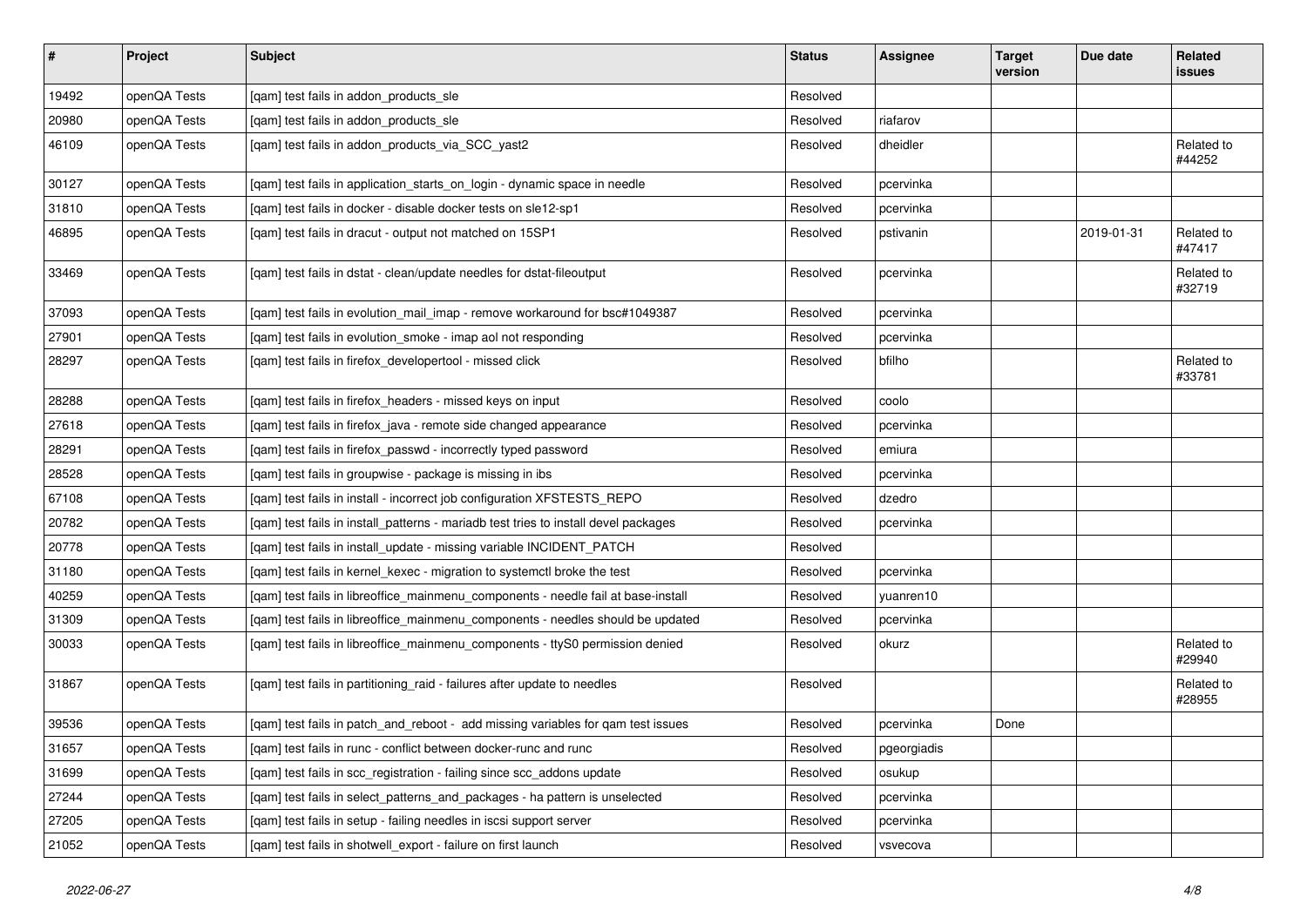| #     | Project      | <b>Subject</b>                                                                                           | <b>Status</b> | Assignee   | <b>Target</b><br>version | Due date   | Related<br>issues         |
|-------|--------------|----------------------------------------------------------------------------------------------------------|---------------|------------|--------------------------|------------|---------------------------|
| 25926 | openQA Tests | [gam] test fails in sle2docker                                                                           | Resolved      | pcervinka  |                          |            |                           |
| 44696 | openQA Tests | [qam] test fails in sshd - user password is weak                                                         | Resolved      | pdostal    |                          |            |                           |
| 48362 | openQA Tests | [qam] test fails in supportutils - remove pam check                                                      | Resolved      | hurhaj     |                          |            |                           |
| 21048 | openQA Tests | [qam] test fails in tracker_search_in_nautilus - keyboard press is not reaching target                   | Resolved      | pcervinka  |                          |            | Related to<br>#5830       |
| 41030 | openQA Tests | [gam] test fails in updates packagekit kde - zypper update requires additional install step              | Resolved      | pcervinka  |                          |            | Related to<br>#41396      |
| 31315 | openQA Tests | [gam] test fails in wireshark - rm command is not fully typed after alt-f4                               | Resolved      | pcervinka  |                          |            |                           |
| 30814 | openQA Tests | [qam] test fails in yast2_ntpclient - log window is not closed                                           | Resolved      | pcervinka  |                          |            |                           |
| 49673 | openQA Tests | [gam] test fails in zypper docker - increase timeout for zypper docker operation                         | Resolved      |            |                          |            |                           |
| 34288 | openQA Tests | [qam] test fails in zypper_info - zypper_info shouldn't be started                                       | Resolved      | riafarov   |                          |            | Related to<br>#32038      |
| 20716 | openQA Tests | [gam] test fails in zypper info triggered on incidents -> needs adaption of pattern match                | Resolved      | pcervinka  |                          |            |                           |
| 30039 | openQA Tests | [gam] test fails in zypper Ir validate - use version utils instead of utils                              | Resolved      | pcervinka  |                          |            |                           |
| 28015 | openQA Tests | [qam] test fails setup - aplay.pm syntax error                                                           | Resolved      | riafarov   |                          |            |                           |
| 50387 | openQA Tests | [gam][blue] - test fails in updates packagekit kde                                                       | Resolved      | pcervinka  |                          |            |                           |
| 50459 | openQA Tests | [gam][blue][leap] test fails in updates packagekit gpk - fail after update                               | Resolved      | pcervinka  |                          |            |                           |
| 50309 | openQA Tests | [gam][blue][leap][opensuse] Update online repos behavior to activate online repositories                 | Resolved      | pcervinka  |                          |            | Blocks #39449             |
| 50045 | openQA Tests | [gam][blue][sle] - Fix type password to accept parameters and pass them to the inner call<br>type_string | Resolved      | pcervinka  |                          |            | Related to<br>#49655      |
| 27994 | openQA Tests | [qam][expedite][sprint 201711.2] test fails in test setup in bmwqemu.pm                                  | Resolved      | szarate    |                          |            |                           |
| 40418 | openQA Tests | [qam][functional][sle] test fails in select_patterns_and_packages                                        | Resolved      | riafarov   |                          |            | Related to<br>#38870      |
| 46487 | openQA Tests | [qam][functional][y] test fails in select_patterns_and_packages                                          | Resolved      | riafarov   | Milestone 24             |            |                           |
| 48524 | openQA Tests | [gam][ha] Test fails during iscsi client setup - host: command not found                                 | Resolved      | pcervinka  |                          |            | Has duplicate<br>#48302   |
| 33643 | openQA Tests | [qam][ha] test fails in ha_cluster_init - scp failure                                                    | Resolved      | pcervinka  |                          |            |                           |
| 49217 | openQA Tests | [qam][kernel][aarch64][sle] kdump is not scheduled for aarch64                                           | Resolved      | pcervinka  |                          |            |                           |
| 49121 | openQA Tests | [gam][kernel][multipath][aarch64] Qemu fails setup multipath on gemu aarch64                             | Resolved      | pcervinka  |                          |            |                           |
| 40547 | openQA Tests | [qam][opensuse] test fails in updates_packagekit_kde - job timeout                                       | Resolved      | pcervinka  | Done                     |            |                           |
| 34258 | openQA Tests | [gam][sle] test fails in updates packagekit gpk                                                          | Resolved      |            |                          |            |                           |
| 48467 | openQA Tests | [gam][sle] test fails in zypper lifecycle toolchain - increase timeout for installation                  | Resolved      | martinsmac |                          | 2019-03-16 | Is duplicate of<br>#47228 |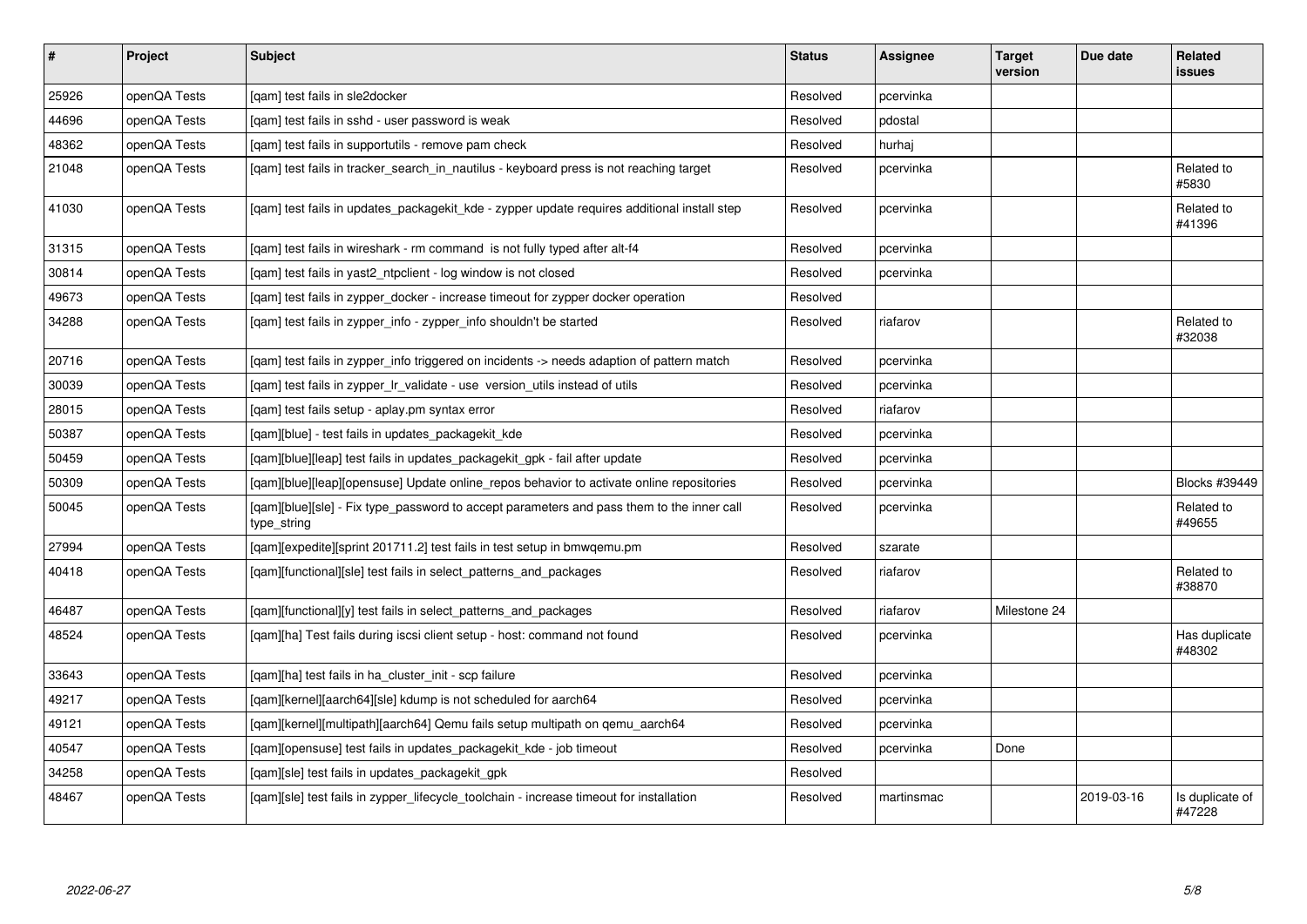| #      | Project      | Subject                                                                                                        | <b>Status</b> | <b>Assignee</b> | <b>Target</b><br>version | Due date | Related<br><b>issues</b>                            |
|--------|--------------|----------------------------------------------------------------------------------------------------------------|---------------|-----------------|--------------------------|----------|-----------------------------------------------------|
| 19486  | openQA Tests | [gam][sle][functional][s390] test fails in install_update -> consoletest_setup types password to<br>early      | Resolved      | okurz           |                          |          | Has duplicate<br>#19530, Has<br>duplicate<br>#19584 |
| 49418  | openQA Tests | [qe-asg][qem] test fails in cluster_md                                                                         | Resolved      | jadamek         |                          |          |                                                     |
| 89966  | openQA Tests | [qe-core] Test kernel_multipath tries to install fixed version of mdadm                                        | Resolved      | geor            | QE-Core:<br>Ready        |          |                                                     |
| 51365  | openQA Tests | [research] Named pipe /dev/sshserial missing lines on first use                                                | Resolved      | pcervinka       | QE Kernel<br>Done        |          |                                                     |
| 34255  | openQA Tests | [sle] test fails in kdump_and_crash - fail related to ruby2.1-rubygem-nokogiri                                 | Resolved      | mgriessmeier    |                          |          | Related to<br>#34777                                |
| 37979  | openQA Tests | [SLE] test fails in updates_packagekit_gpk - gpk-update-viewer doesn't start                                   | Resolved      | riafarov        |                          |          | Related to<br>#31954                                |
| 52409  | openQA Tests | [sle][kernel][textmode][ppc] test fails in system_role - installation fail during system_role selection        | Resolved      | pcervinka       | QE Kernel<br>Done        |          |                                                     |
| 58871  | openQA Tests | [spvm][kernel][functional] Shutdown check not implemented for spvm backend                                     | Resolved      | pcervinka       | QE Kernel<br>Done        |          |                                                     |
| 59843  | openQA Tests | [spvm][kernel][openqa] test fails in coredump_collect - multiple select_console fails                          | Resolved      | pcervinka       | QE Kernel<br>Done        |          | Related to<br>#60497                                |
| 104613 | openQA Tests | Enable Itp known issues on o3                                                                                  | Resolved      | pvorel          | QE Kernel<br>Done        |          |                                                     |
| 89990  | openQA Tests | Error on tests/kernel/run_ltp.pm: Can't locate sle/tests/kernel/run_ltp.pm                                     | Resolved      | okurz           | Ready                    |          | Related to<br>#67723                                |
| 91076  | openQA Tests | Test fails in install_ltp - 32bit version dependency on libmnl                                                 | Resolved      |                 | QE Kernel<br>Done        |          |                                                     |
| 49283  | qe-yast      | [qam] Regression test yast keyboard                                                                            | Resolved      | simonlm         |                          |          |                                                     |
| 49265  | qe-yast      | [qam][maint][yast2-storage][yast2-storage-ng] Regression test yast disk                                        | Resolved      | mgrifalconi     |                          |          |                                                     |
| 49262  | qe-yast      | [qam][newt][yast2-dns-server] Regression test yast dns-server                                                  | Resolved      | tonyyuan        |                          |          |                                                     |
| 49271  | qe-yast      | [qam][newt][yast2-ftp-server] Regression test yast ftp-server                                                  | Resolved      | shukui          |                          |          |                                                     |
| 49277  | qe-yast      | [qam][newt][yast2-http-server] Regression test yast http-server                                                | Resolved      | shukui          |                          |          |                                                     |
| 49286  | qe-yast      | [qam][newt][yast2-lang] Regression test yast language                                                          | Resolved      | mgrifalconi     |                          |          |                                                     |
| 49250  | qe-yast      | [qam][newt][yast2-network] Regression test for yast lan command line option                                    | Resolved      | vpelcak         |                          |          |                                                     |
| 49295  | qe-yast      | [qam][newt][yast2-nfs-client] Regression test yast nfs                                                         | Resolved      | jgwang          |                          |          |                                                     |
| 49298  | qe-yast      | [qam][newt][yast2-nfs-server] Regression test yast nfs-server                                                  | Resolved      | simonlm         |                          |          |                                                     |
| 49313  | qe-yast      | [qam][newt][yast2-rdp] Regression test yast rdp                                                                | Resolved      | jgwang          |                          |          |                                                     |
| 53165  | openQA Tests | [kernel][installation][lvm] test fails in lvm_no_separate_home - update lvm installation part for<br>sle12-sp5 | Closed        | pcervinka       | QE Kernel<br>Done        |          |                                                     |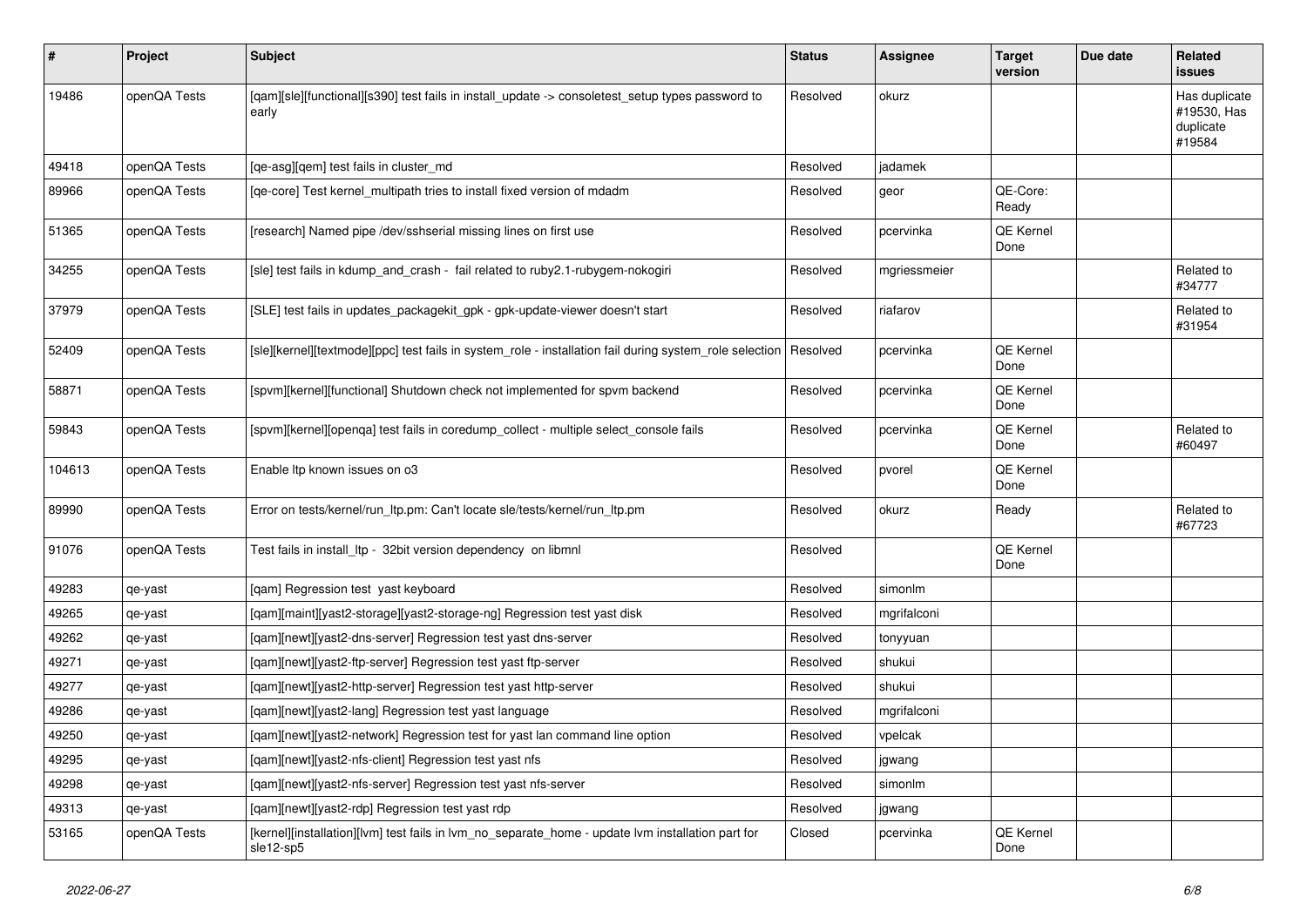| $\vert$ # | Project        | <b>Subject</b>                                                                                                  | <b>Status</b> | Assignee  | <b>Target</b><br>version | Due date | Related<br>issues                             |
|-----------|----------------|-----------------------------------------------------------------------------------------------------------------|---------------|-----------|--------------------------|----------|-----------------------------------------------|
| 54416     | openQA Tests   | [kernel][ltp] Setup GitLab CI for LTP daily builds                                                              | Closed        | pcervinka | QE Kernel<br>Done        |          |                                               |
| 53294     | openQA Tests   | [kernel][ltp] test fails in boot ltp - incorrect kernel name provided                                           | Closed        | pcervinka | QE Kernel<br>Done        |          | Related to<br>#51743                          |
| 54275     | openQA Tests   | [kernel]kotd][ltp][s390x] test fails in install ltp - failure after install kotd, console issue                 | Closed        | pcervinka | QE Kernel<br>Done        |          | Related to<br>#54260                          |
| 30514     | openQA Tests   | [gam] test fails in java - increase timeout for installation                                                    | Closed        | pcervinka |                          |          |                                               |
| 21790     | openQA Tests   | [gam] test fails in wireshark - test don't match capturing needle                                               | Closed        |           |                          |          |                                               |
| 55166     | openQA Tests   | [spvm][ppc][serial] test fails in kdump_and_crash - no response from serial                                     | Closed        | pcervinka | <b>QE Kernel</b><br>Done |          |                                               |
| 38015     | openQA Project | [gam] [sle15] Missing SLE5 iso                                                                                  | Rejected      | pcervinka | Done                     |          |                                               |
| 66007     | openQA Tests   | [kernel] Add ASSET_1 variable back for PowerVM and baremetal jobs                                               | Rejected      |           | <b>QE Kernel</b><br>Done |          | Related to<br>#65627                          |
| 60449     | openQA Tests   | [kernel] test fails in kdump_and_crash - test is disabling kdump                                                | Rejected      | pcervinka | QE Kernel<br>Done        |          |                                               |
| 73207     | openQA Tests   | [kernel] Test fails in tuned - incorrect profile                                                                | Rejected      | pcervinka | QE Kernel<br>Done        |          |                                               |
| 67315     | openQA Tests   | [kernel][blktests] test fails in boot_to_desktop - YAML schedule not ready for s390x                            | Rejected      |           | QE Kernel<br>Done        |          |                                               |
| 58295     | openQA Tests   | [kernel][sporadic] test fails in kdump_and_crash - password is entered too early                                | Rejected      | pcervinka | QE Kernel<br>Done        |          |                                               |
| 59223     | openQA Tests   | [kernel][spvm][sporadic] test fails in boot ltp - timeout/slow boot                                             | Rejected      | pcervinka | QE Kernel<br>Done        |          |                                               |
| 38192     | openQA Tests   | [gam] [sle] test fails in firefox flashplayer - tracking protection information is present                      | Rejected      | bfilho    |                          |          |                                               |
| 38003     | openQA Tests   | [qam] [sle15] test fails in scc_registration - no candidate needle with tag(s)<br>'scc-module-%REQUIRED_ADDONS% | Rejected      |           |                          |          |                                               |
| 38183     | openQA Tests   | [qam] [sle15] test fails in userspace_net_snmp - Error opening specified endpoint<br>'udp:localhost:"           | Rejected      |           |                          |          |                                               |
| 38180     | openQA Tests   | [qam] [sle15] test fails in userspace_systemd - update test suite for sle15                                     | Rejected      | itzhao    |                          |          |                                               |
| 41396     | openQA Tests   | [gam] Revise updates packagekit kde                                                                             | Rejected      | pcervinka |                          |          | Related to<br>#41030.<br>Related to<br>#36138 |
| 20790     | openQA Tests   | [qam] SLE12-SP3 test fails in 1__unknown_ - slenkins-tests-openvpn-control                                      | Rejected      | pcervinka |                          |          | Related to<br>#20002                          |
| 33451     | openQA Tests   | [qam] test fails in dstat - package not available on SP1                                                        | Rejected      | pcervinka |                          |          |                                               |